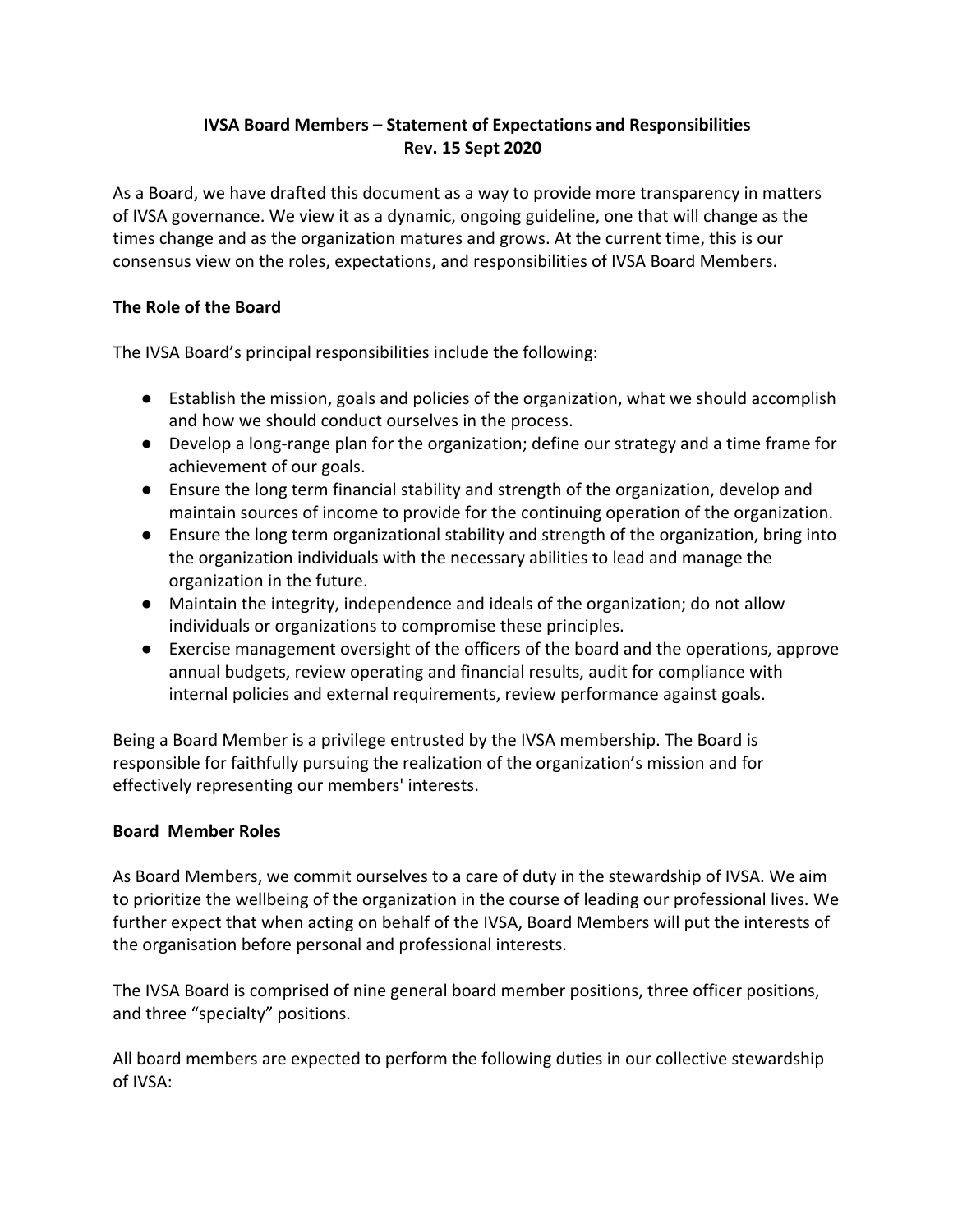- Actively support and promote the IVSA's mission, vision and values.
- Actively support the IVSA's commitment towards promoting equity and diversity throughout all aspects of the organisation and its work.
- Participate in the Finance Oversight Committee.
- Attend and contribute to the annual board meeting.
- Attend and contribute to the annual general meeting of IVSA membership.
- Attend and contribute to the IVSA's annual conference.
- Actively communicate with, and represent the needs of, the IVSA's membership.
- Compose one 'What's Up with the IVSA' (WUWI) email communication to all members per calendar year.
- Join and serve actively on at least three IVSA committees.
- Join relevant Slack Committee Channels and turn Slack notifications ON (or check Slack every week).
	- Participate as a reviewer for at least 2 articles per year for *Visual Studies*
- Participate in the effort to review abstracts submitted to the annual conference.

We recognise that there are times when some of these roles/expectations are unable to be met for a defined period due to ill-health, personal matters, or professional commitments. In these circumstances Board Members should communicate their reduced availability to the President and to any committees they are serving on.

If a committee loses an active member, other board members should be invited to take their place. If any Board Member does not attempt to fulfill these expectations over a 12-month period, without communicating their reasons as outlined above, a warning may be issued by the President.

Members of the Board tend to work very well together and hope that all members have fun, check in on, love and be kind to each other!

### **The Executive Board**

In addition to the general board member responsibilities outlined above, the officers (executive and specialty position holders) each have their own unique expectations.

### President

The president is the executive officer of the organization and in this capacity shall perform the following functions:

- Coordinate and facilitate all quarterly board meetings.
- Organize and preside over the annual general meeting (AGM) of the organization's membership.
- Coordinate the annual meeting of the Board of Directors.
- Serve as chair of the executive committee.